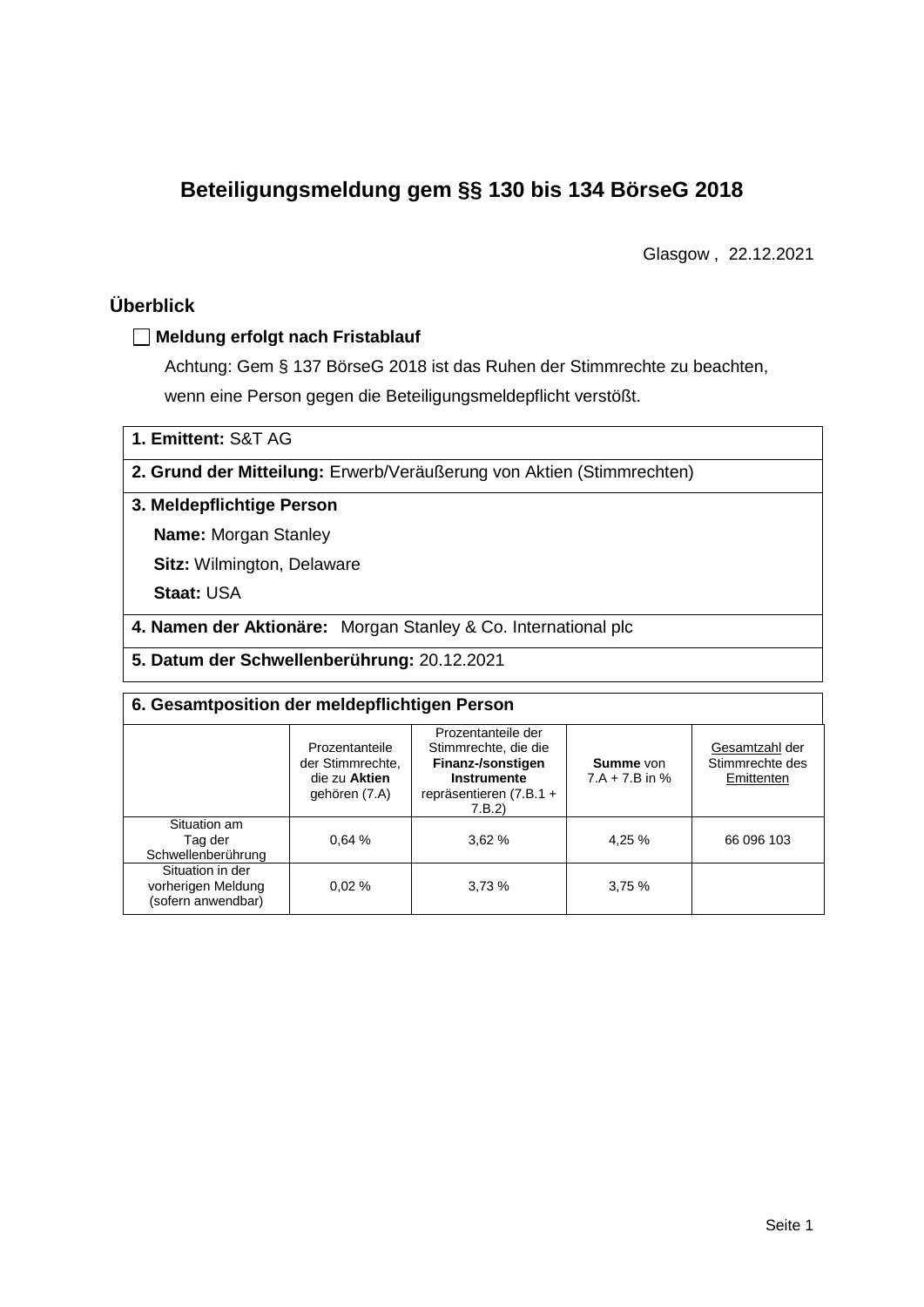## **Details**

## **7. Details über die gehaltenen Instrumente am Tag der Berührung der Schwelle:**

| A: Stimmrechte, die zu Aktien gehören |                                    |                                      |                                           |                                      |  |  |
|---------------------------------------|------------------------------------|--------------------------------------|-------------------------------------------|--------------------------------------|--|--|
|                                       |                                    | Anzahl der Stimmrechte               | Prozentanteil der Stimmrechte             |                                      |  |  |
| <b>ISIN der Aktien</b>                | Direkt<br>$(S$ 130 BörseG<br>2018) | Indirekt<br>$(S$ 133 BörseG<br>2018) | <b>Direkt</b><br>$(S$ 130 BörseG<br>2018) | Indirekt<br>$(S$ 133 BörseG<br>2018) |  |  |
| AT0000A0E9W5                          |                                    | 422 812                              |                                           | 0.64%                                |  |  |
| Subsumme A                            | 422 812                            |                                      | 0.64%                                     |                                      |  |  |

| B 1: Finanzinstrumente / sonstige Instrumente gem § 131 Abs 1 Z 1 BörseG 2018 |              |                |                                                         |                                  |  |
|-------------------------------------------------------------------------------|--------------|----------------|---------------------------------------------------------|----------------------------------|--|
| Art des Instruments                                                           | Verfalldatum | Ausübungsfrist | Anzahl der Stimmrechte<br>die erworben werden<br>können | Prozentanteil der<br>Stimmrechte |  |
| Right of recall over<br>securities lending<br>agreements                      | at any time  | at any time    | 2 389 453                                               | 3.62 %                           |  |
|                                                                               |              | Subsumme B.1   | 2 389 453                                               | 3.62%                            |  |

| B 2: Finanzinstrumente / sonstige Instrumente gem § 131 Abs 1 Z 2 BörseG 2018 |              |                |                                    |                           |                                     |
|-------------------------------------------------------------------------------|--------------|----------------|------------------------------------|---------------------------|-------------------------------------|
| Art des<br>Instruments                                                        | Verfalldatum | Ausübungsfrist | Physisches oder<br>Cash Settlement | Anzahl der<br>Stimmrechte | Prozentanteil<br>der<br>Stimmrechte |
|                                                                               |              |                |                                    |                           |                                     |
|                                                                               |              |                | Subsumme B.2                       |                           |                                     |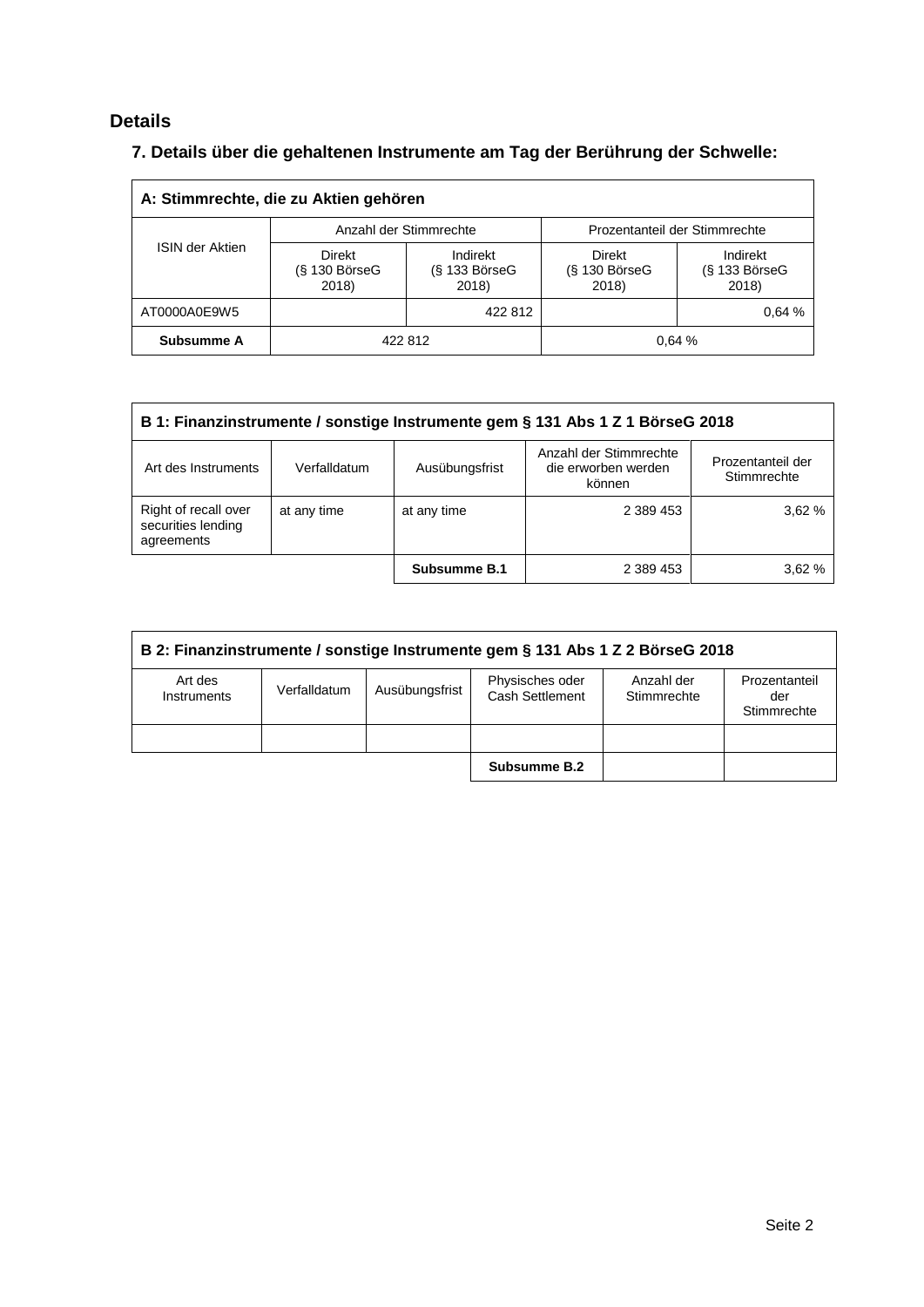### **8. Information in Bezug auf die meldepflichtige Person:**

Die meldepflichtige Person (Punkt 3) wird nicht von einer natürlichen/juristischen Person kontrolliert und kontrolliert auch keine andere Person, die direkt oder indirekt Instrumente am Emittenten hält.

 $\boxtimes$  Volle Kette der kontrollierten Unternehmen, über die die Stimmrechte und/oder Finanz-/sonstigen Instrumente gehalten werden, beginnend mit der obersten kontrollierenden natürlichen oder juristischen Person:

| Ziffer                  | <b>Name</b>                                            | Direkt kontrolliert<br>durch Ziffer | Direkt gehaltene<br>Stimmrechte in<br>Aktien (%) | Direkt gehaltene<br>Finanz-<br>/sonstige<br>Instrumente (%) | Total von beiden<br>$(\% )$ |
|-------------------------|--------------------------------------------------------|-------------------------------------|--------------------------------------------------|-------------------------------------------------------------|-----------------------------|
| 1                       | Morgan Stanley                                         |                                     |                                                  |                                                             |                             |
| $\overline{c}$          | Morgan Stanley<br>Capital<br>Management,<br><b>LLC</b> | 1                                   |                                                  |                                                             |                             |
| 3                       | Morgan Stanley<br>Domestic<br>Holdings, Inc.           | $\overline{2}$                      |                                                  |                                                             |                             |
| $\overline{\mathbf{4}}$ | Morgan Stanley<br>& Co. LLC                            | 3                                   | 0,00%                                            | 2,10 %                                                      | 2,10 %                      |
| 5                       | Prime Dealer<br>Services Corp.                         | 4                                   | 0,00%                                            | 0,02%                                                       | 0,02%                       |
| 6                       | Morgan Stanley<br>International<br>Holdings Inc.       | 1                                   |                                                  |                                                             |                             |
| $\overline{7}$          | Morgan Stanley<br>International<br>Limited             | 6                                   |                                                  |                                                             |                             |
| 8                       | Morgan Stanley<br>Investments<br>(UK)                  | 7                                   |                                                  |                                                             |                             |
| 9                       | Morgan Stanley<br>& Co.<br>International plc           | 8                                   | 0,64 %                                           | 1,50 %                                                      | 2,14 %                      |
|                         |                                                        |                                     |                                                  |                                                             |                             |

## **9. Im Falle von Stimmrechtsvollmacht**

Datum der Hauptversammlung: -

Stimmrechtsanteil nach der Hauptversammlung: - entspricht - Stimmrechten

## **10. Sonstige Kommentare:**

-

Glasgow am 22.12.2021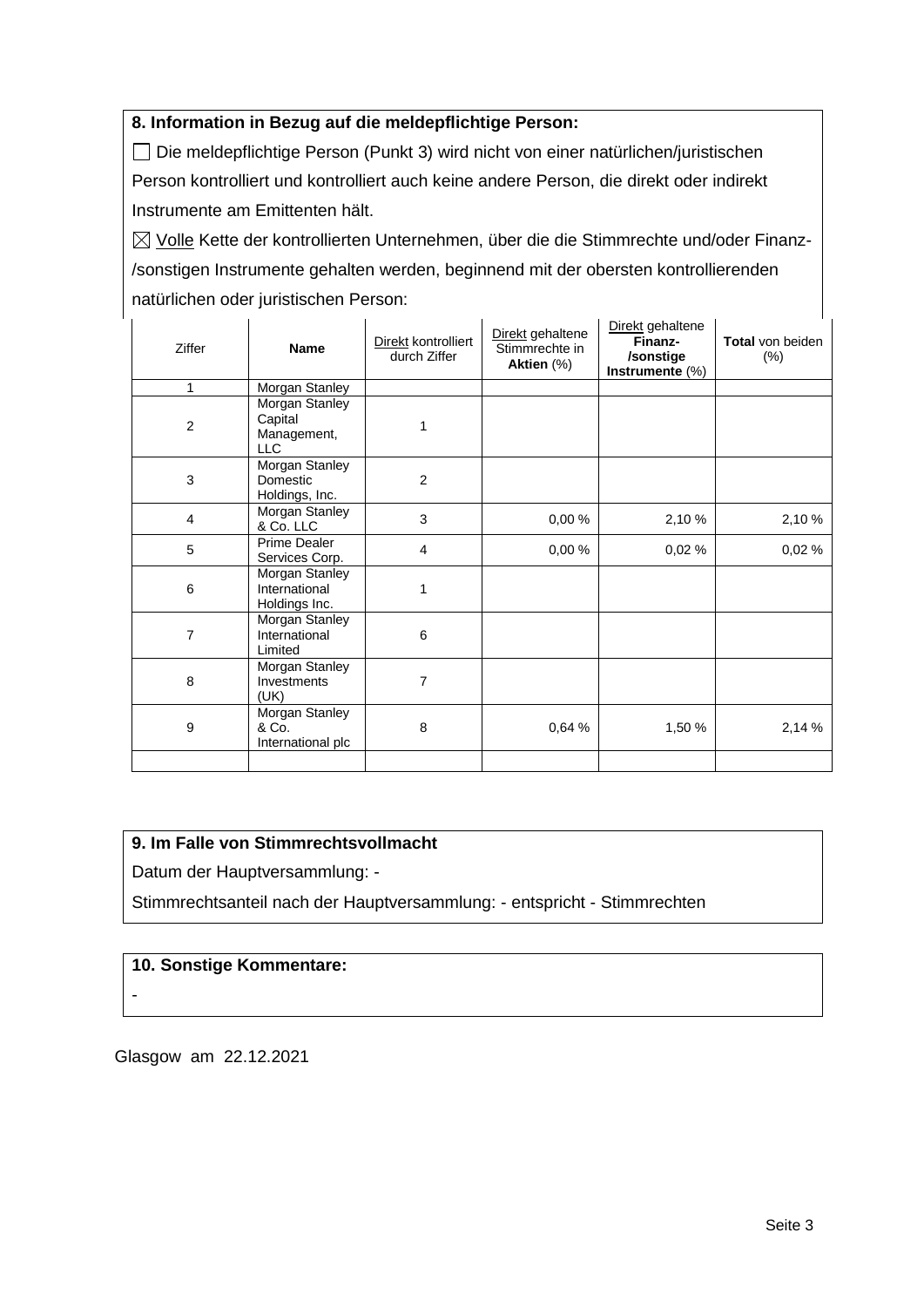# **Major holdings notification pursuant to Sec. 130 to 134 BörseG 2018**

Glasgow , 22.12.2021

## **Overview**

### **Notification made after deadline**

Caution: In case of violations of major holdings notification rules, please pay attention to Section 137 BörseG 2018 (Suspension of voting rights)

- **1. Issuer:** S&T AG
- **2. Reason for the notification:** Acquisition or disposal of voting rights

### **3. Person subject to notification obligation**

**Name:** Morgan Stanley

**City:** Wilmington, Delaware

**Country:** USA

- **4. Name of shareholder(s):** Morgan Stanley & Co. International plc
- **5. Date on which the threshold was crossed or reached:** 20.12.2021

#### **6. Total positions**

|                                                                                | % of voting rights<br>attached to<br>shares $(7.A)$ | % of voting rights<br>through<br>financial/other<br>instruments $(7.B.1 +$<br>7.B.2 | <b>Total</b> of both in %<br>$(7.A + 7.B)$ | Total number of<br>voting rights of<br>issuer |  |  |
|--------------------------------------------------------------------------------|-----------------------------------------------------|-------------------------------------------------------------------------------------|--------------------------------------------|-----------------------------------------------|--|--|
| Resulting situation on the<br>date on which threshold<br>was crossed / reached | 0.64%                                               | 3.62%                                                                               | 4.25 %                                     | 66 096 103                                    |  |  |
| Position of previous<br>notification (if applicable)                           | 0.02%                                               | 3.73%                                                                               | 3.75%                                      |                                               |  |  |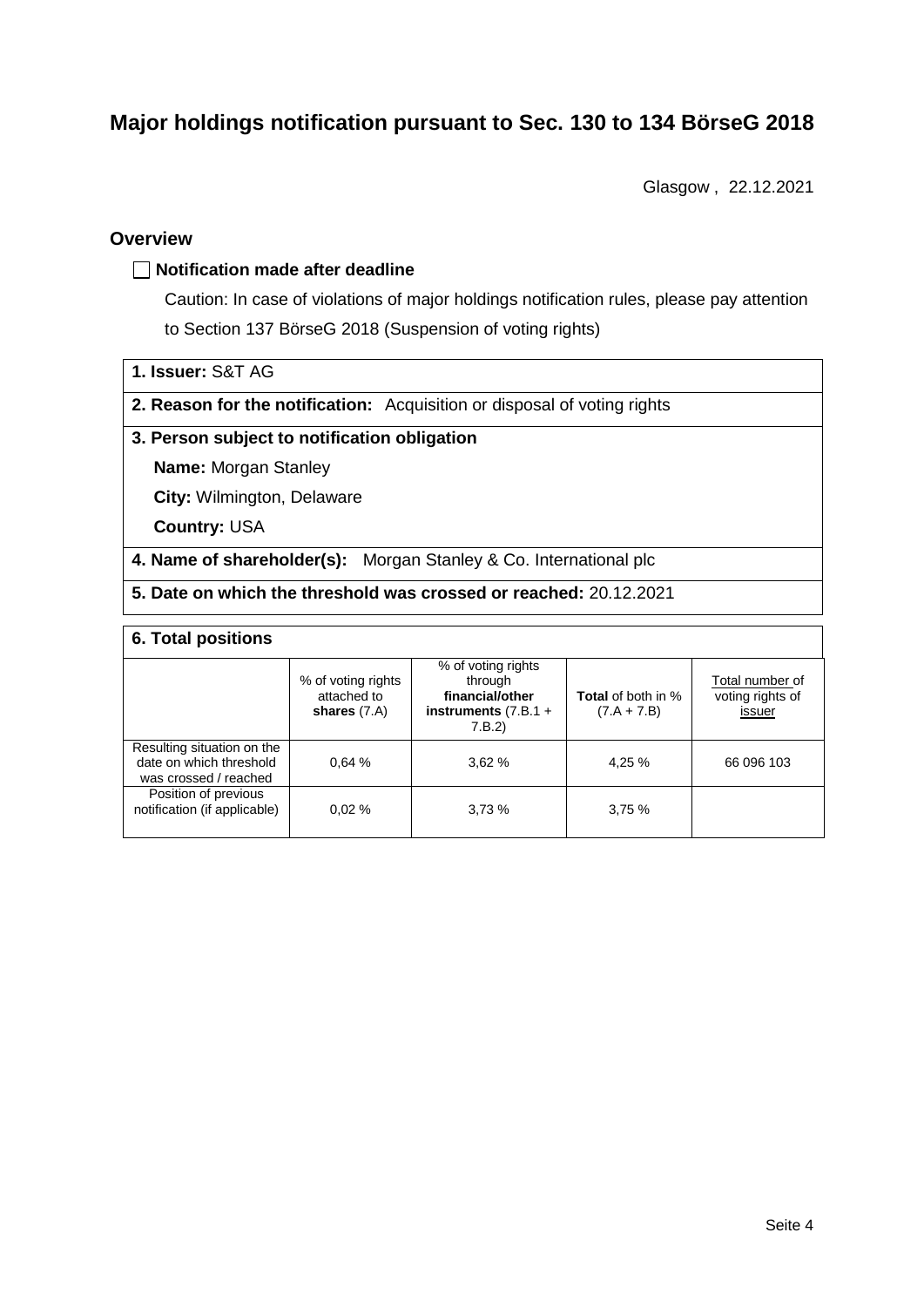## **Details**

|  |  |  |  |  | 7. Notified details of the resulting situation: |
|--|--|--|--|--|-------------------------------------------------|
|--|--|--|--|--|-------------------------------------------------|

| A: Voting rights attached to shares |                                    |                                      |                                           |                                      |  |  |
|-------------------------------------|------------------------------------|--------------------------------------|-------------------------------------------|--------------------------------------|--|--|
| <b>ISIN Code</b>                    |                                    | Number of voting rights              | % of voting rights                        |                                      |  |  |
|                                     | Direct<br>(Sec 130 BörseG<br>2018) | Indirect<br>(Sec 133 BörseG<br>2018) | <b>Direct</b><br>(Sec 130 BörseG<br>2018) | Indirect<br>(Sec 133 BörseG<br>2018) |  |  |
| AT0000A0E9W5                        |                                    | 422 812                              |                                           | 0.64 %                               |  |  |
| <b>SUBTOTAL A</b>                   | 422 812                            |                                      |                                           | 0.64%                                |  |  |

| B 1: Financial / Other Instruments pursuant to Sec. 131 para. 1 No. 1 BörseG 2018 |                        |                     |                                                                                      |                    |  |
|-----------------------------------------------------------------------------------|------------------------|---------------------|--------------------------------------------------------------------------------------|--------------------|--|
| Type of instrument                                                                | <b>Expiration Date</b> | Exercise Period     | Number of voting<br>rights that may be<br>acquired if the<br>instrument is exercised | % of voting rights |  |
| Right of recall over<br>securities lending<br>agreements                          | at any time            | at any time         | 2 389 453                                                                            | 3,62%              |  |
|                                                                                   |                        | <b>SUBTOTAL B.1</b> | 2 389 453                                                                            | 3.62%              |  |

| B 2: Financial / Other Instruments pursuant to Sec. 131 para. 1 No. 2 BörseG 2018 |                    |                    |                               |                            |                       |
|-----------------------------------------------------------------------------------|--------------------|--------------------|-------------------------------|----------------------------|-----------------------|
| Type of instrument                                                                | Expiration<br>Date | Exercise<br>Period | Physical /<br>Cash Settlement | Number of<br>voting rights | % of voting<br>rights |
|                                                                                   |                    |                    |                               |                            |                       |
|                                                                                   |                    |                    | <b>SUBTOTAL B.2</b>           |                            |                       |